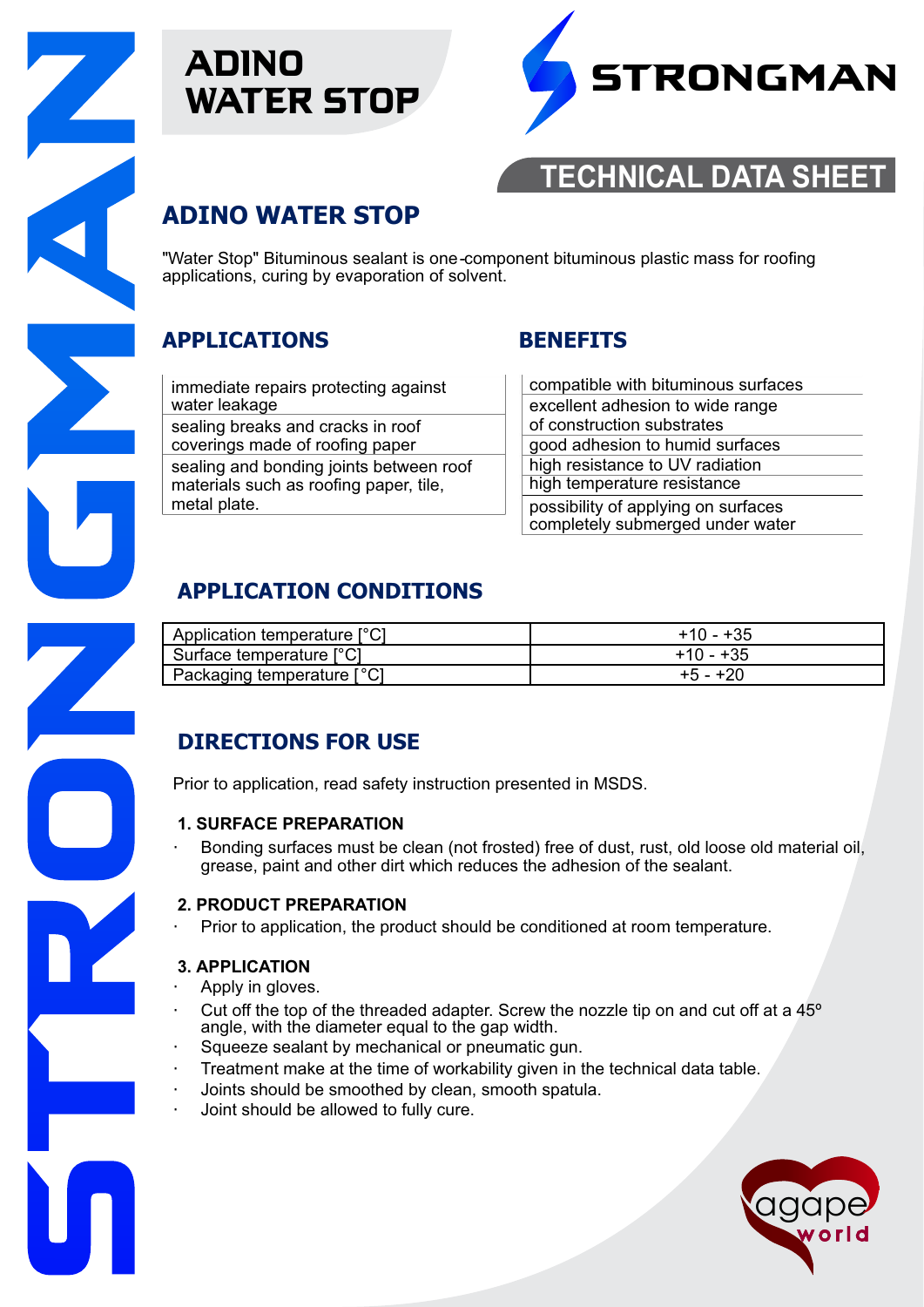

# ADINO WATER STOP



# **TECHNICAL DATA SHEET**

#### **4. WORKS AFTER COMPLETION OF APPLICATION**

- Uncured product should be removed from hands, tools and dirty surfaces with paper towel.
- After curing, remove from hands with water and soap; from tools remove mechanically or with organic solvents.
- DO NOT WASH HANDS WITH SOLVENTS.

#### **5. REMARKS / RESTRICTIONS**

- Sealant is not intended for sealing joints of natural stone, such as granite, sandstone, marble, etc.
- Not suitable for bonding aquariums and terrariums.
- Sealant is not intended for applications involving structural glazing.
- It is not suitable for direct contact with food and medical uses. Sealant was not duly tested and it is not suitable for medical and pharmaceutical applications.
- Do not apply on PE, PP no adhesion.
- Do not apply on sensitive metal surfaces for example copper and its alloys and silver steel of mirrors.
- Should not be used to polystyrene including foamed polystyrene can damage the surface.
- If the surface is sensitive to solvents it is recommend ed to conduct tests in an inconspicuous area.

# **TECHNICAL DATA**

| ור |  |
|----|--|
|    |  |

| Uncured - tested at 23 °C and 50% relative<br>humidity | Value           |
|--------------------------------------------------------|-----------------|
| Density (ISO 2811-1) [g/ml]                            | $1,32 \pm 0.02$ |
| Skin formation time [min]                              | $20 - 40$       |
| Tack Free [min]                                        | $20 - 40$       |

| Cured - tested after 4 weeks at 23 °C and<br>50% relative humidity | Value     |
|--------------------------------------------------------------------|-----------|
| Temperature resistance [°C]                                        | -50 - +90 |

| Surface          | Adhesion |
|------------------|----------|
| Aluminum         | +/-      |
| Galvanized sheet | $+/-$    |
| Ceramic tile     | +/-      |
| <b>Brick</b>     |          |
| Concrete         | $+/-$    |
| Plaster/Drywall  | $+/-$    |
| Clinker tile     |          |